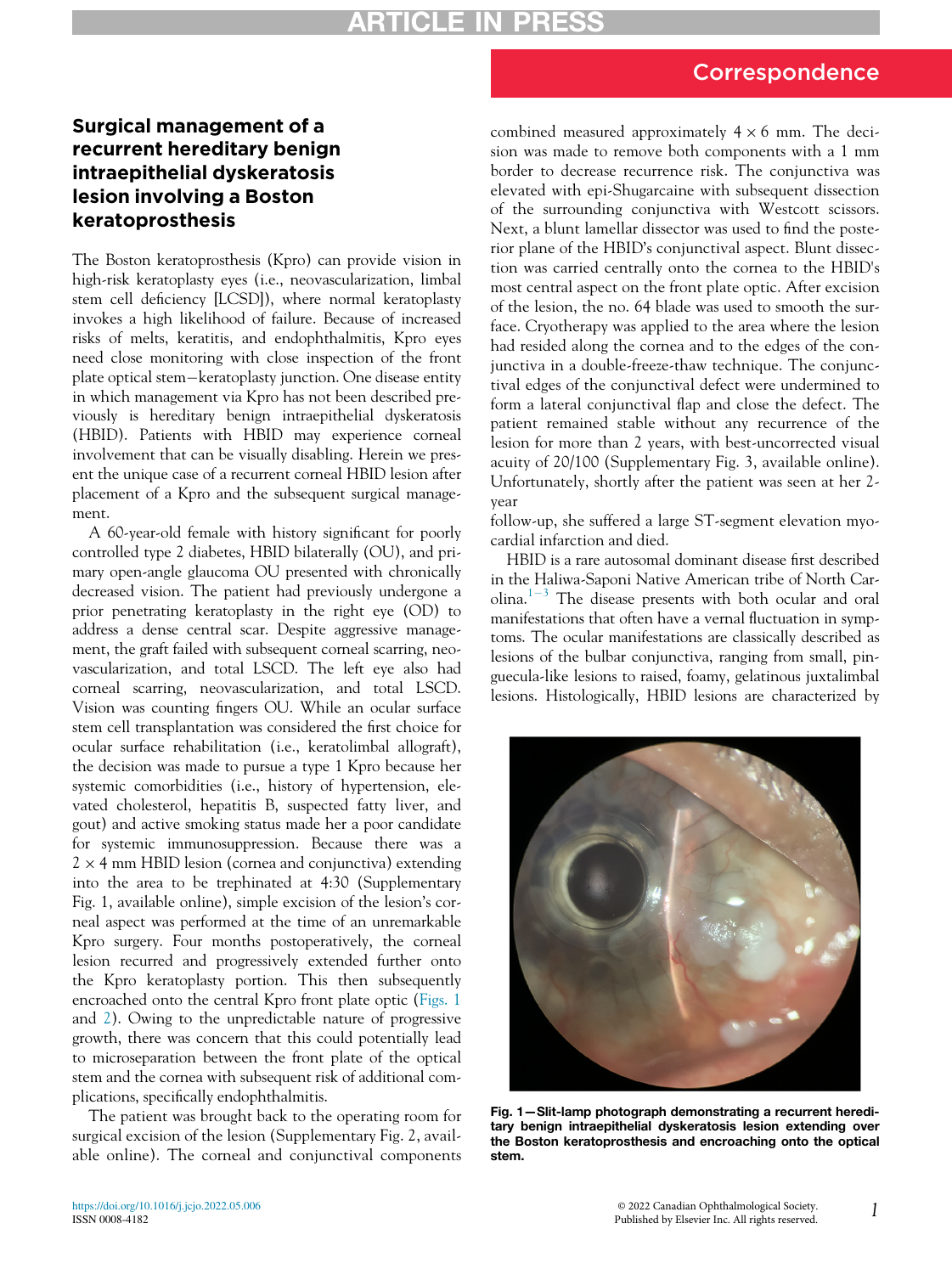# RTICLE IN

Can J Ophthalmol Volume  $\blacksquare$ , Number  $\blacksquare$ ,  $\blacksquare$  2022

<span id="page-1-0"></span>

Fig. 2—Anterior segment optical coherence tomography image confirming extension over the Boston keratoprosthesis front plate optic (white arrows). There was no optical stem–keratoplasty separation.

acanthosis, parakeratosis, and hyperkeratosis with promi-nent dyskeratosis<sup>[4](#page-1-2)</sup> (Supplementary Fig. 4, available online).

Literature review revealed a relative paucity of information regarding management of recalcitrant HBID lesions. Typically, HBID presents with mild symptoms and requires only supportive care such as artificial tears or short courses of topical corticosteroid for episodes of acute keratitis.<sup>[5](#page-1-3)</sup> However, in more extensive cases, a reliable method for eradication of the lesion has yet to be established. Excision alone typically enables only temporary resolution, with recurrence of the lesions seemingly inevitable.<sup>[5](#page-1-3)</sup> Beta-irradiation was attempted by Reed et al., $<sup>5</sup>$  $<sup>5</sup>$  $<sup>5</sup>$  but for some patients,</sup> plaques recurred in as few as 5 weeks, with recurrent lesions of greater visual significance.<sup>5</sup> Similarly, injection of periocular corticosteroids in the form of subconjunctival triamcin-olone has been described with some success,<sup>[5](#page-1-3)</sup> but often with recurrence.<sup>[6](#page-2-0)</sup> Penetrating keratoplasty also has been performed, with some studies demonstrating resolution of lesions for up to 10 months.<sup>[5](#page-1-3)</sup>

Although HBID lesions are not malignant, they can result in visually significant sequalae including LSCD.<sup>[7](#page-2-1)</sup> Patients have been managed successfully with allogeneic limbal stem cell transplantation with systemic immunosuppression, which demonstrated no recurrence of HBID lesions for 1.5 years following limbal stem cell transplanta-tion.<sup>[7](#page-2-1)</sup> Our patient was a poor candidate for systemic immunosuppression given her systemic comorbidities and active smoking status. Despite placement of a Kpro, the excised HBID lesion recurred 4 months postoperatively and began encroaching on the front plate optic over the subsequent months. We are unaware of any description in the literature of this HBID behavior with growth onto the front plate optic of the Kpro. While it is unclear whether this would have caused future problems in terms of microseparation of the Kpro components, the decision was made to remove the lesion prophylactically. Here we also present a potential surgical technique to address this recurrent HBID lesion.

<span id="page-1-3"></span><span id="page-1-2"></span><span id="page-1-1"></span>No recurrence was observed in our patient for more than 2 years when she unfortunately succumbed to a sudden cardiovascular event. If anything, her sudden myocardial infarction further underscores that our patient was a poor candidate for the necessary systemic immunosuppression of limbal stem cell transplantation.

Double-freeze-thaw cryotherapy is a technique that has been used in both benign and malignant lesions of the conjunctiva to decrease rates of recurrence. $8,9$  $8,9$  The combination of using cryotherapy in this setting and covering the area with conjunctiva may help in deterring recurrence. Although this has prevented recurrence for a much longer period than 4 months (when the lesion recurred after simple excision), it is unclear how successful this treatment could be long term. For our patient, the procedure was enough to maintain a clear visual axis for the remainder of her life and prevent any further sequelae.

## Supplementary Materials

Supplementary material associated with this article can be found in the online version at doi[:10.1016/j.](https://doi.org/10.1016/j.jcjo.2022.05.006) [jcjo.2022.05.006.](https://doi.org/10.1016/j.jcjo.2022.05.006)

#### Rachel Dandar,\* Mark Silverberg,<sup>†</sup> Albert Y. Cheung\*<sup>, $\ddagger$ </sup>

\*Eastern Virginia Medical School, Norfolk, Va.; <sup>†</sup>Sentara Norfolk General Hospital, Norfolk, Va.; <sup>‡</sup>Virginia Eye Consultants/ CVP Physicians, Norfolk, Va.

Originally received May. 15, 2022. Accepted May. 23, 2022.

Correspondence to Albert Y. Cheung, MD; [acheung@](mailto:acheung@cvphealth.com) [cvphealth.com.](mailto:acheung@cvphealth.com)

## References

- 1. [Witkop C, Shankle C, Graham J, et al. Hereditary benign](http://refhub.elsevier.com/S0008-4182(22)00170-3/sbref0001) [intraepithelial dyskeratosis II: oral manifestations and heredi](http://refhub.elsevier.com/S0008-4182(22)00170-3/sbref0001)[tary transmission. Arch Pathol 1960;70:696](http://refhub.elsevier.com/S0008-4182(22)00170-3/sbref0001)–711.
- 2. [Von Sallmann L, Paton D. Hereditary benign intraepithelial](http://refhub.elsevier.com/S0008-4182(22)00170-3/sbref0002) [dyskeratosis I: ocular manifestation. Arch Ophthalmol 1960;](http://refhub.elsevier.com/S0008-4182(22)00170-3/sbref0002) [63:421](http://refhub.elsevier.com/S0008-4182(22)00170-3/sbref0002)–42.
- 3. [Allingham R, Seo B, Rampersaud E, et al. A duplication in](http://refhub.elsevier.com/S0008-4182(22)00170-3/sbref0003) [chromosome 4q35 is associated with hereditary benign intrae](http://refhub.elsevier.com/S0008-4182(22)00170-3/sbref0003)[pithelial dyskeratosis. Am J Hum Genet 2001;68:414](http://refhub.elsevier.com/S0008-4182(22)00170-3/sbref0003)–91.
- 4. [Cummings T, Dodd L, Eedes C, et al. Hereditary benign intra](http://refhub.elsevier.com/S0008-4182(22)00170-3/sbref0004)[epithelial dyskeratosis: an evaluation of diagnostic cytology.](http://refhub.elsevier.com/S0008-4182(22)00170-3/sbref0004) [Arch Pathol Lab Med 2008;132:1325](http://refhub.elsevier.com/S0008-4182(22)00170-3/sbref0004)–8.
- 5. [Reed J, Cashwell F, Klintworth G. Corneal manifestations of](http://refhub.elsevier.com/S0008-4182(22)00170-3/sbref0005) [hereditary benign intraepithelial dyskeratosis. Arch Ophthal](http://refhub.elsevier.com/S0008-4182(22)00170-3/sbref0005)[mol 1979;97:297](http://refhub.elsevier.com/S0008-4182(22)00170-3/sbref0005)–300.